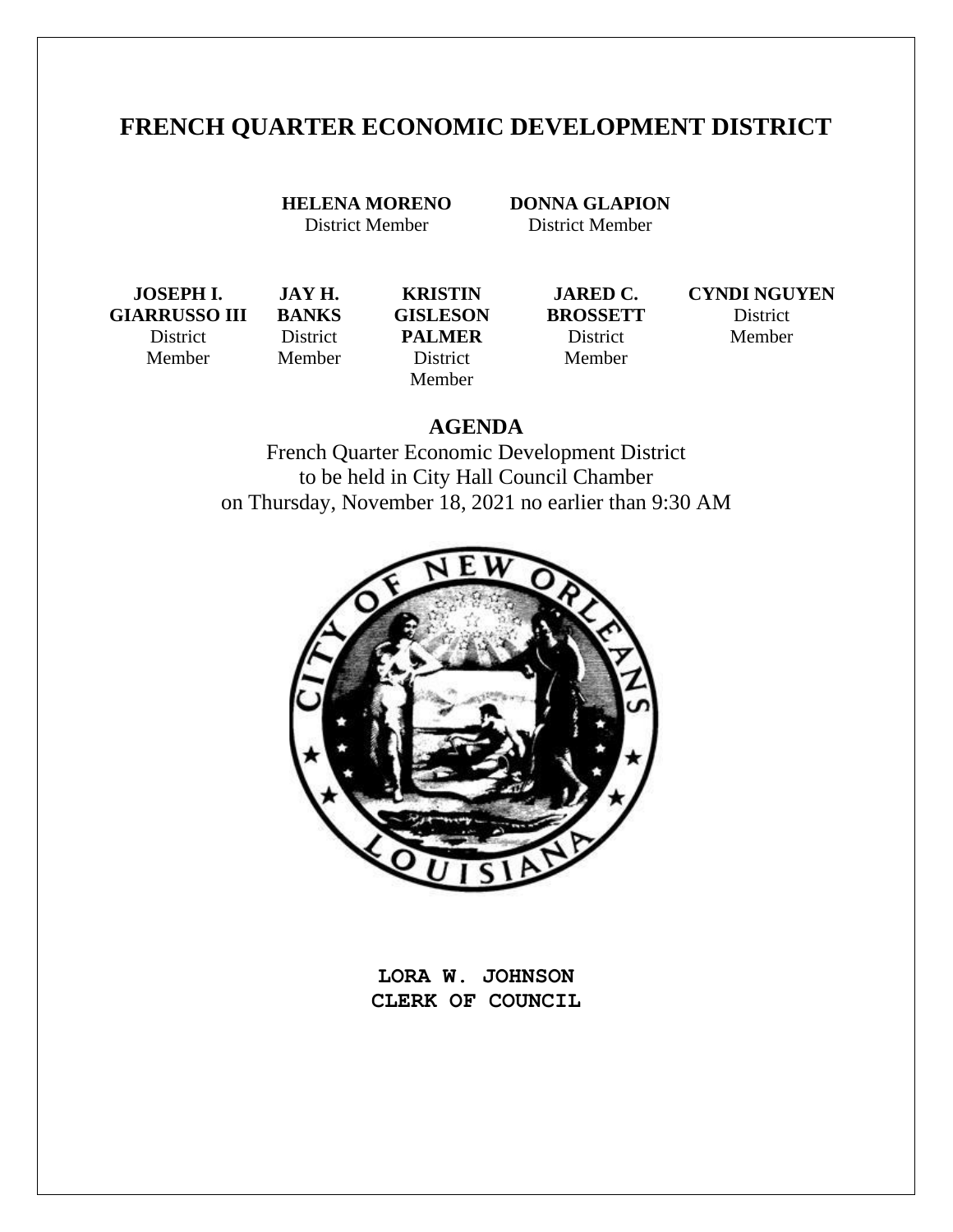### FRENCH QUARTER ECONOMIC DEVELOPMENT DISTRICT

## AGENDA

### NOVEMBER 18, 2021

#### ORDERS OF BUSINESS

### 1. PRESENTATION ON THE 2022 ANNUAL BUDGET OF THE FRENCH QUARTER ECONOMIC DEVELOPMENT DISTRICT

Brief: A Presentation by Karley Frankic, Executive Director of French Quarter Management District, on the 2022 annual budget, as prepared by the City's CAO and approved by the FQMD on November 8, 2021.

### 2. FRENCH QUARTER ECONOMIC DEVELOPMENT DISTRICT MOTION NO. M-2021-6

Brief: A Motion approving the French Quarter Economic Development District annual budget for the year 2022.

### 3. TO CONSIDER AND TAKE ACTION UPON ANY OTHER MATTERS THAT MAY PROPERLY COME BEFORE THE FQEDD GOVERNING AUTHORITY.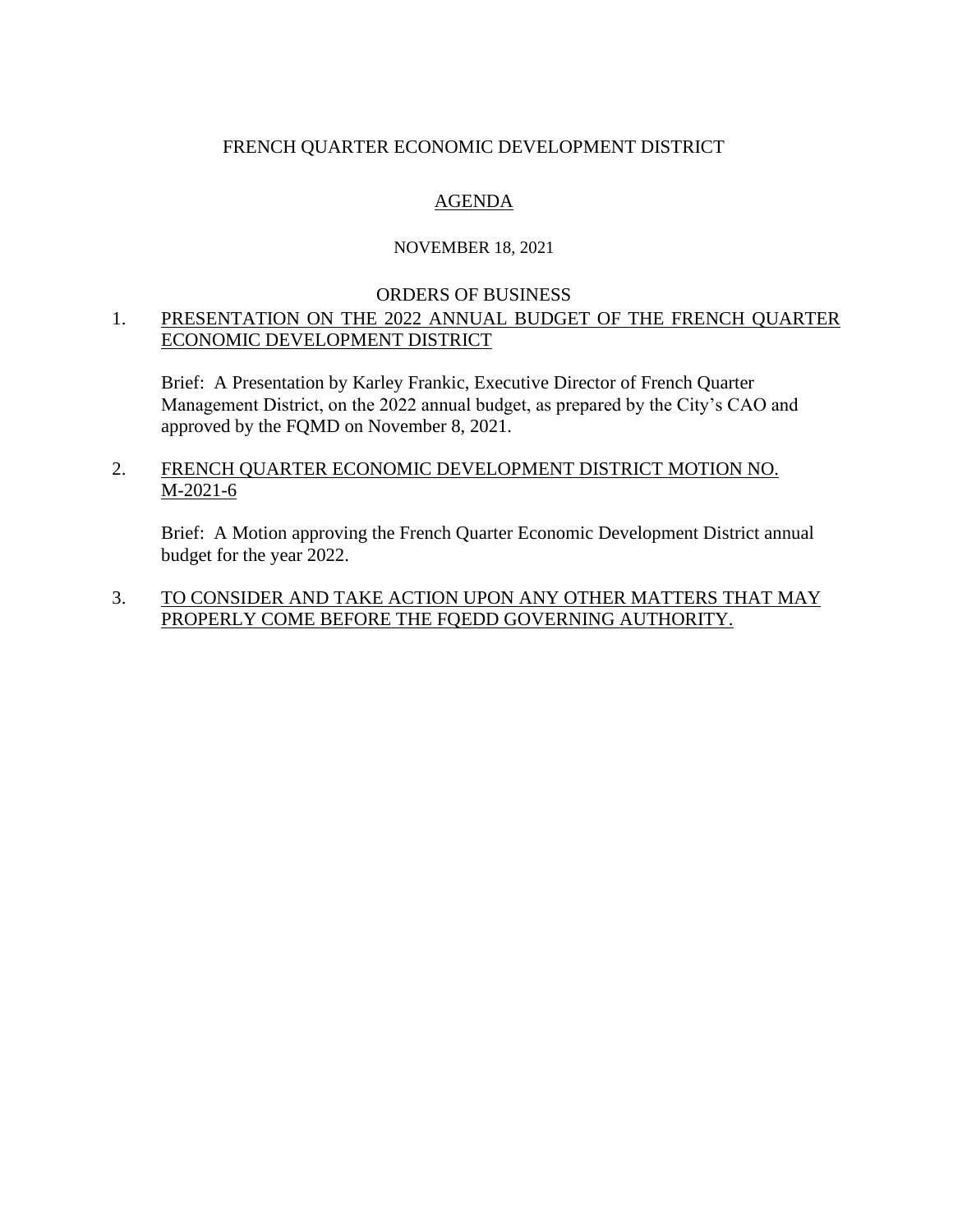#### **FRENCH QUARTER ECONOMIC DEVELOPMENT DISTRICT**

#### **CITY OF NEW ORLEANS**

#### **MOTION NO. M-2021-6**

#### **CITY HALL: November 18, 2021**

#### **BY: DISTRICT MEMBER GISLESON PALMER**

#### **SECONDED BY:**

**WHEREAS,** a Cooperative Endeavor Agreement ("CEA") between the City of New Orleans, French Quarter Management District ("FQMD"), and French Quarter Economic Development District ("FQEDD") for the Supplemental Police Patrol Program ("SPPP") was effectuated on October 1, 2021; and

**WHEREAS,** this CEA requires the City's Chief Administrative Officer ("CAO") to prepare and present the FQEDD annual budget to FQMD by no later than October 15 each calendar year; and

**WHEREAS,** within 30 days of receiving the annual budget, FQMD must notify the CAO of its approval or disapproval of the FQEDD annual budget before submitting the budget, with any revisions, to the FQEDD for its approval at a public meeting; and

**WHEREAS,** pursuant to the CEA, the FQEDD shall have the authority to approve the budget as submitted or with modifications, provided that any approved budget shall be consistent with allocation requirements of the ballot proposition passed by voters at the April 24, 2021 special election; and

**WHEREAS,** at its meeting on November 8, 2021, the FQMD Board of Commissioners passed a motion to approve the FQEDD annual budget for the year 2022, with no revisions from the version presented by the CAO; **NOW, THEREFORE**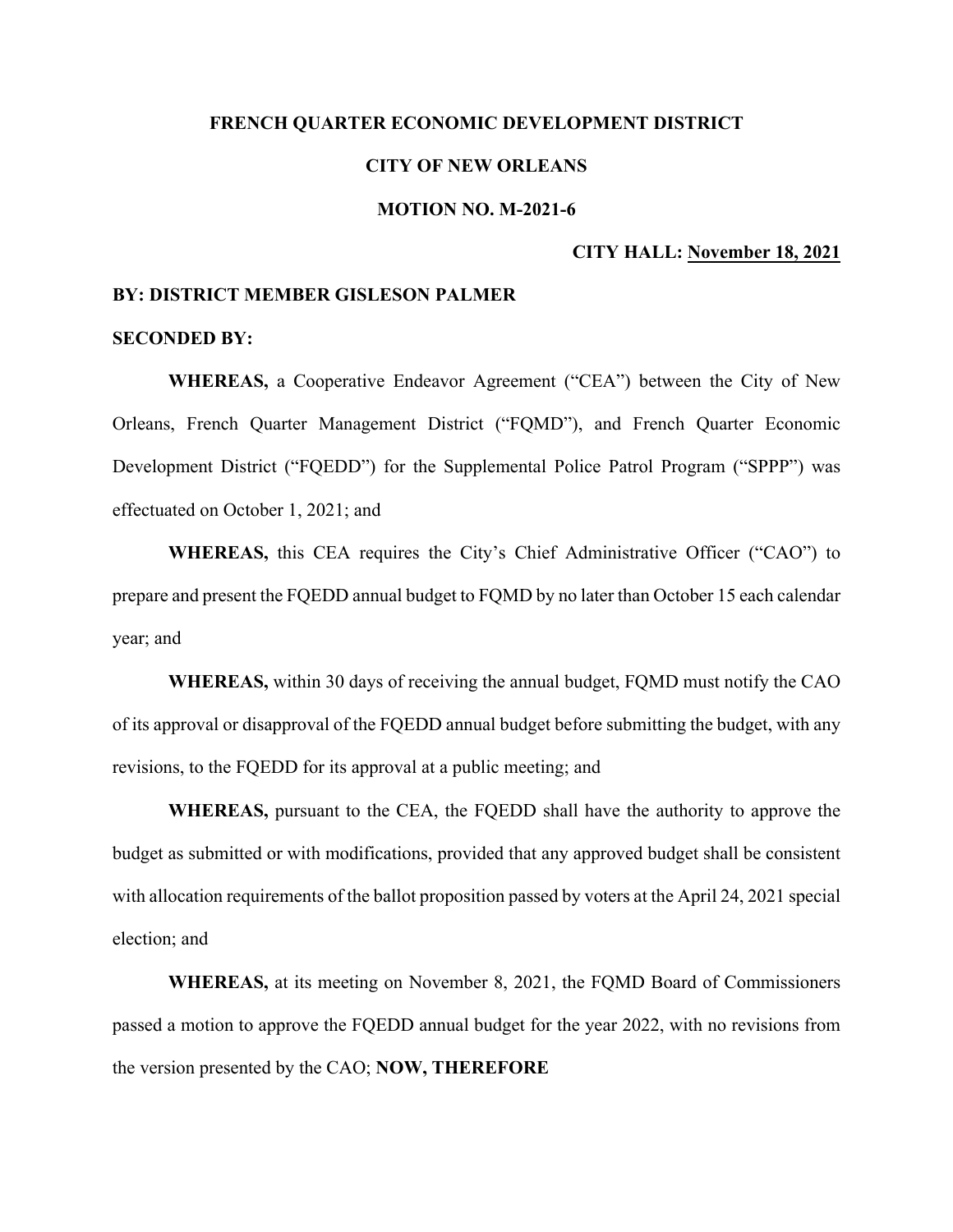BE IT MOVED BY THE GOVERNING AUTHORITY OF THE FRENCH **QUARTER ECONOMIC DEVELOPMENT DISTRICT**, that the FQEDD hereby approves the FQEDD annual budget for the year 2022, as prepared by the City's CAO and approved by the FQMD on November 8, 2021, attached hereto as Exhibit A.

# **THE FOREGOING MOTION WAS READ IN FULL, THE ROLL WAS CALLED ON THE ADOPTION THEREOF, AND RESULTED AS FOLLOWS:**

**YEAS:**

**NAYS:**

**ABSENT:** 

### **AND THE MOTION WAS ADOPTED.**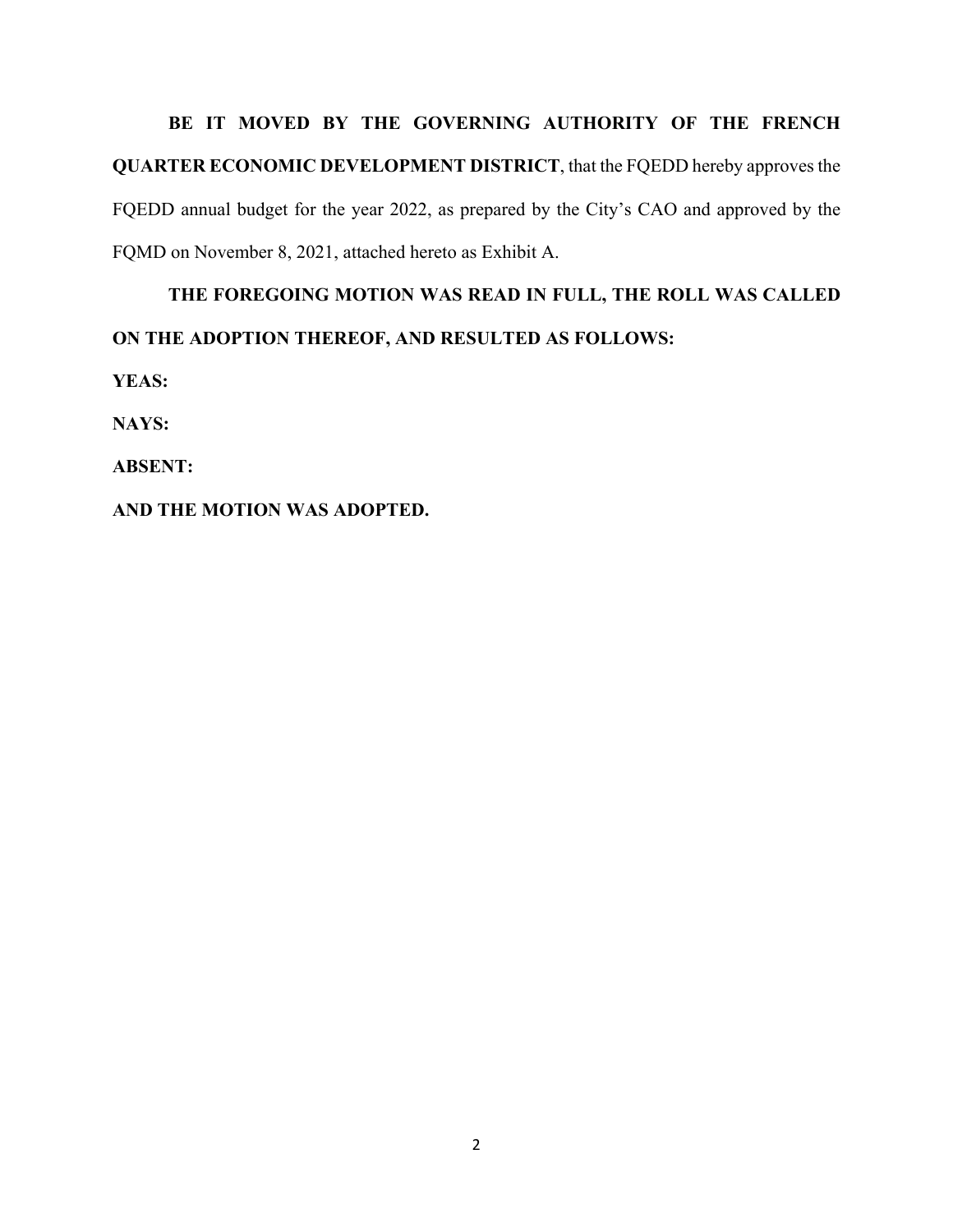# **EXHIBIT A**

# **Alget French Quarter Economic Development District Proposed Budget FY 2022**

| <b>Supplemental Police Patrol Program</b>                        |                |                        |              |  |  |  |  |  |
|------------------------------------------------------------------|----------------|------------------------|--------------|--|--|--|--|--|
| <b>SPPP Personnel</b>                                            | <b>Funding</b> |                        | <b>Notes</b> |  |  |  |  |  |
| Overtime for SPPP Officers (including 3% overnight differential) |                | 1,869,984.55 Recurring |              |  |  |  |  |  |
| Full-time supervisor (NOPD Sgt. or above)                        |                | 93,500.00 Recurring    |              |  |  |  |  |  |
|                                                                  |                |                        |              |  |  |  |  |  |
|                                                                  |                |                        |              |  |  |  |  |  |
|                                                                  |                |                        |              |  |  |  |  |  |
|                                                                  |                |                        |              |  |  |  |  |  |
| Subtotal                                                         |                | 1,963,484.55           |              |  |  |  |  |  |

| <b>SPPP Operating Expenses</b>       |    |                     |                                                                                                                                                                                                                             |  |  |  |  |
|--------------------------------------|----|---------------------|-----------------------------------------------------------------------------------------------------------------------------------------------------------------------------------------------------------------------------|--|--|--|--|
| Polaris Ranger XP 1000               |    |                     | If necessary due to procurement issues with standard vehicles, 2 of<br>26,589.00 these are already to be purchases with existing appropriated French<br>Quarter Improvement Fund (FQIF) dollars                             |  |  |  |  |
| 2 SPPP patrol vehicle                | \$ | 60,000.00           | SPPP vehicles, as defined in the CEA and agreed upon by the City,<br>NOPD, and the FQMD                                                                                                                                     |  |  |  |  |
| <b>SPPP Application Licensing</b>    | \$ | 50,000.00 Recurring |                                                                                                                                                                                                                             |  |  |  |  |
| iPads                                |    | 1,200.00            | 4 additional iPads to bring total to 13 to account for maintenance,<br>breakage, etc                                                                                                                                        |  |  |  |  |
| Mobile Internet Hotspots             | S  | 1,200.00            | 6 addiitonal in-vehicle hotspots to ensure coverage due to<br>maintenance, breakage, etc                                                                                                                                    |  |  |  |  |
| In-vehicle cameras                   | \$ | 12,000.00           | One-time install                                                                                                                                                                                                            |  |  |  |  |
| Video storage for in-vehicle cameras | \$ |                     | 1,200.00 Recurring                                                                                                                                                                                                          |  |  |  |  |
| Scooters                             |    | 10,000.00           | 2 scooters, requested by the commander of the 8th district to allow<br>for SPPP flexibility during high-volume events such as Mardi Gras,<br>New Years, etc where for some patrols full-size vehicles may be<br>impractical |  |  |  |  |
| Mobile Internet Data                 | \$ | 3,840.00            | Recurring                                                                                                                                                                                                                   |  |  |  |  |
| l Vehicle Maintenance                |    | 16,000.00           | Recurring                                                                                                                                                                                                                   |  |  |  |  |
| <b>General Office Supplies</b>       |    | 5,000.00            | Recurring                                                                                                                                                                                                                   |  |  |  |  |
| Subtotal \$                          |    | 187,029.00          |                                                                                                                                                                                                                             |  |  |  |  |

#### **SPPP Operating Expenses**

FQMD Administrative Fee <br>
S
3000.00 Recurring

*Total FQEDD Request for 2022* **\$ 2,300,513.55**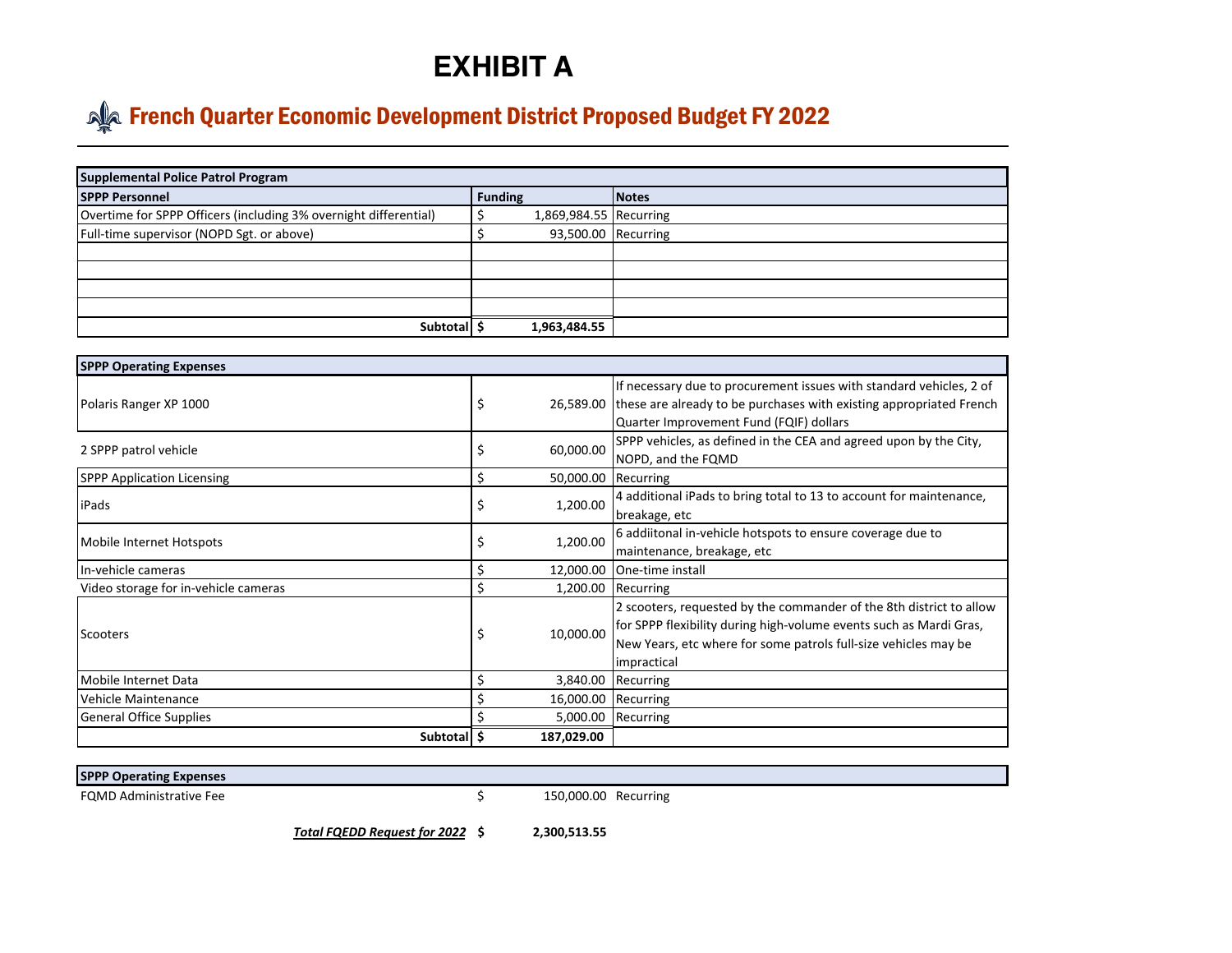# Hrench Quarter?

# 2022 French Quarter Economic Development District Budget

# 18 November 2021

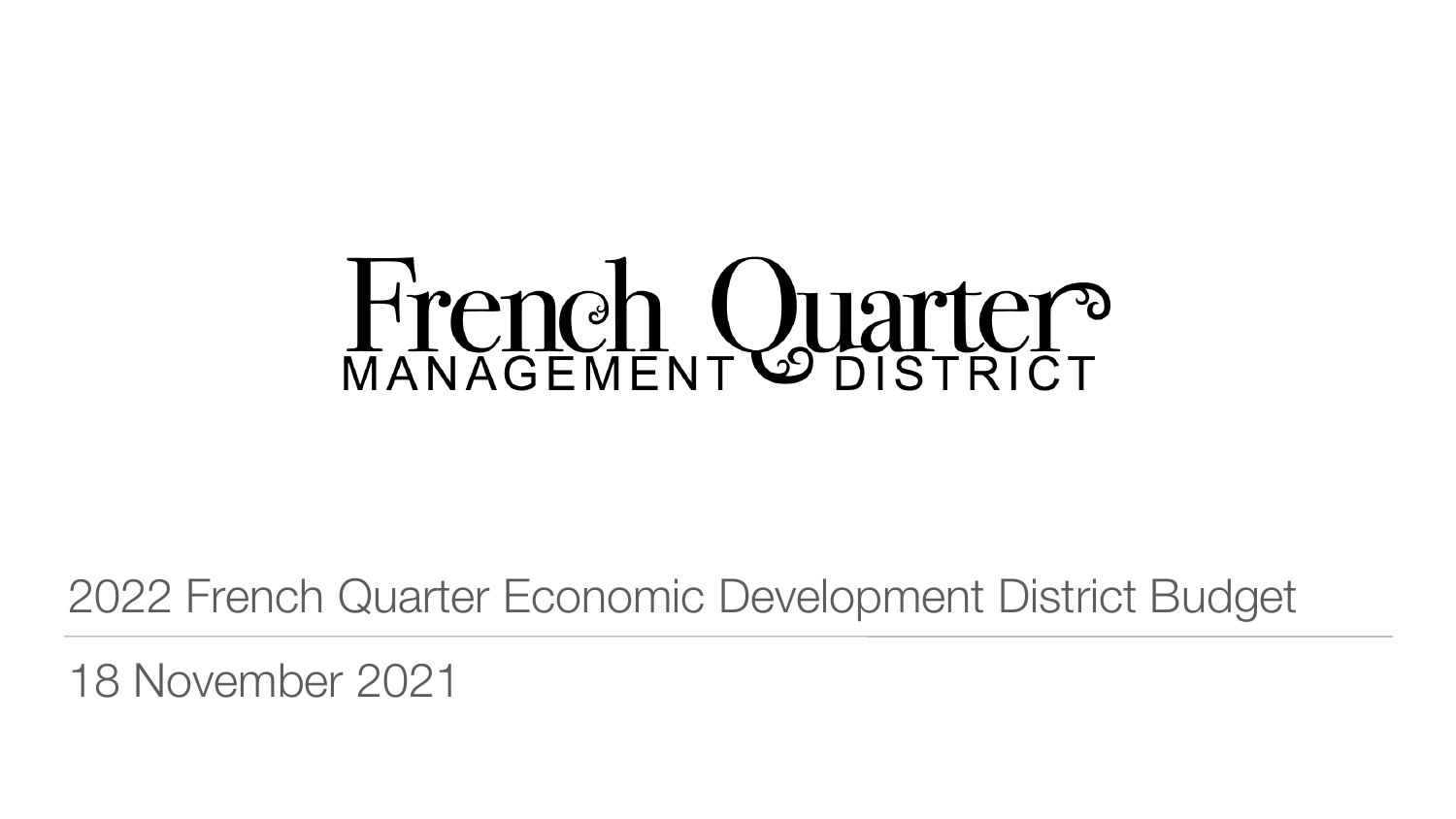# FRENCH QUARTER ECONOMIC DEVELOPMENT DISTRICT GOVERNING AUTHORITY: 2021/08/19 RESOLUTION R-2021-4

In accordance with FQEDD Resolution R-2021-3, and as approved by the voters of the FQEDD at a special election held on April 24, 2021, an increase of .245% in the sales tax, over and above the amount of sales tax currently being collected, is hereby levied within the boundaries of the FQEDD … to be collected on the sale at retail, the use, the lease or rental, the consumption and storage for use or the consumption of tangible personal property and sales of services, excluding the furnishing of hotel and motel guest rooms within in the District, within the boundaries of the FQEDD for a period beginning October 1, 2021 and ending June 30, 2026. The foregoing tax collections shall be used exclusively for the purpose of funding POST Certified supplemental police patrols and homeless assistance services, with the initial \$2 million collected in any year dedicated to supplemental police patrols and any additional revenue to be divided between additional patrols and public safety programs (including homeless assistance). The proceeds of the tax levied and collected in accordance with this section shall be segregated as collected and deposited into the French Quarter Economic Development District Trust Fund, created by New Orleans City Council Ordinance No. 26,374 M.C.S., and administered by the French Quarter Management District, which shall provide fiscal and operational oversight in accordance with Resolution R-2021-3 and shall be subject to the reporting requirements therein.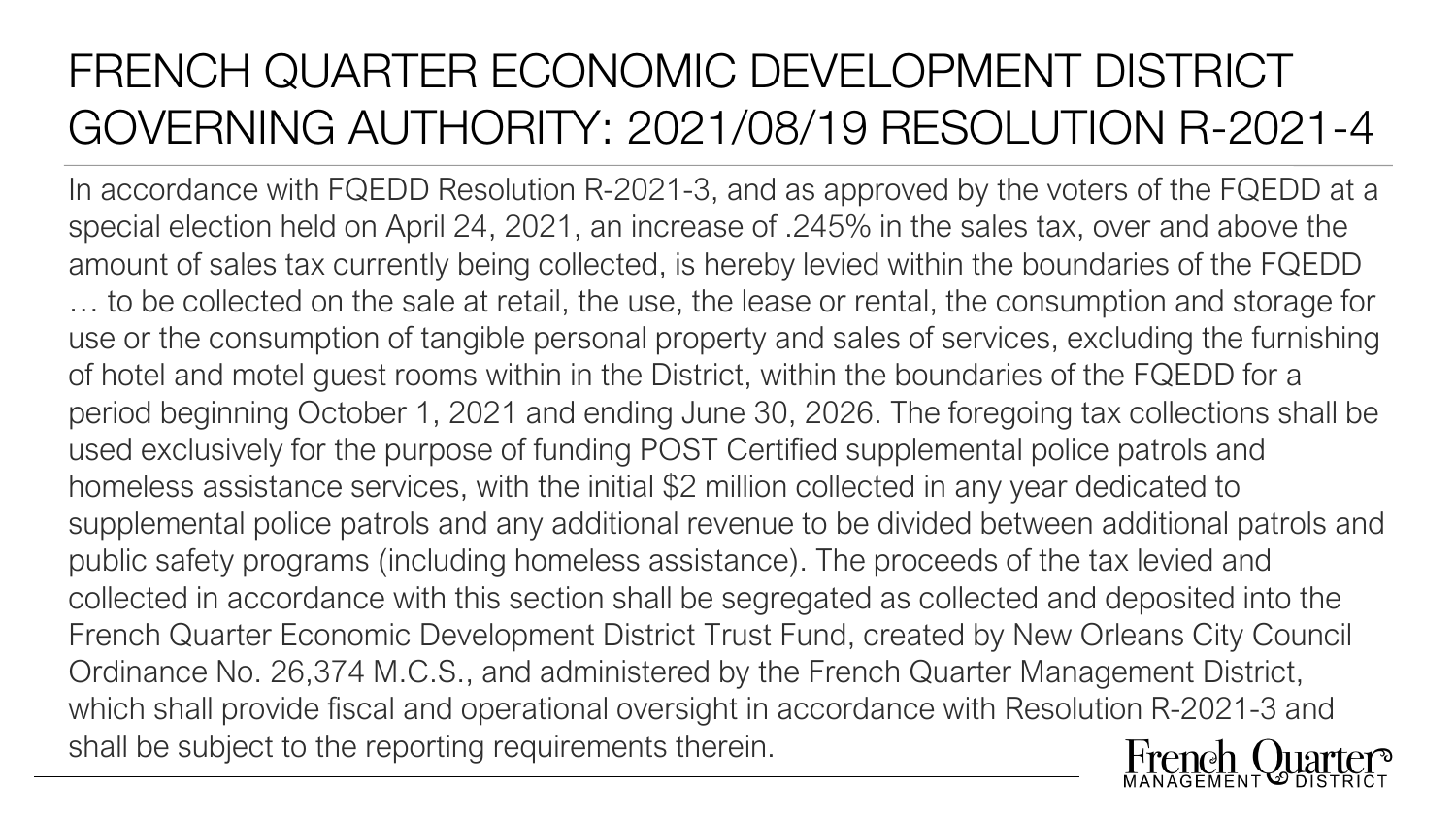# Cooperative Endeavor Agreement

# Purpose

- To enhance public safety to achieve economic development.
- To provide supplemental police patrols in the District in accordance with the FQEDD voter Proposition, supplemental to and over and above that of the on-duty police presence, deterring the commission of criminal activity in the District and enhancing security for residents, service workers, businesses, and visitors within the District
- To fund POST Certified supplemental police patrols and homeless assistance services, with the initial \$2 million collected in any year dedicated to supplemental police patrols and any additional revenue to be divided between additional patrols and public safety programs (including homeless assistance)
- FQMD will enhance public safety by engaging in fiscal and operational oversight of the City's public safety program within the District.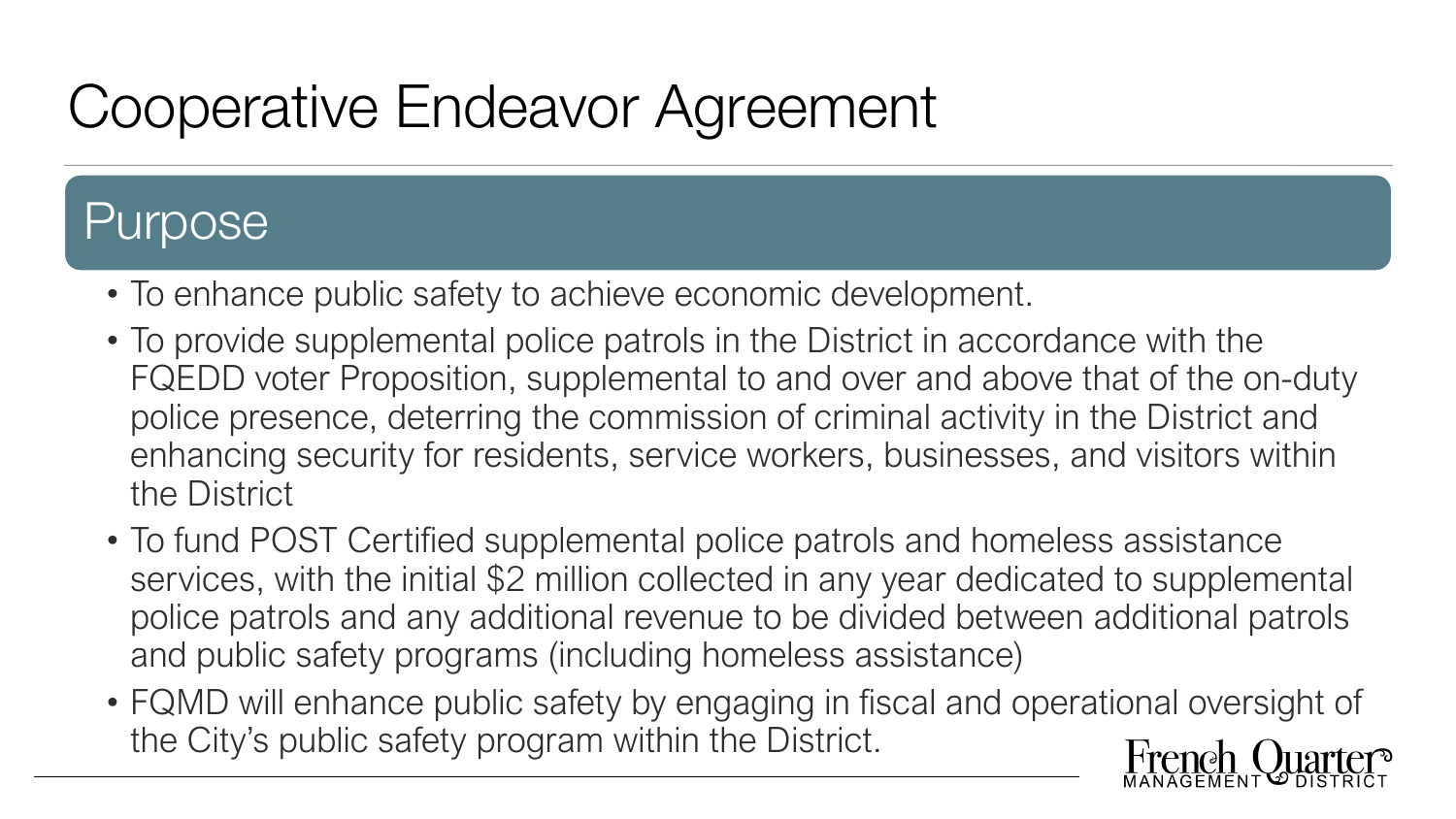# Cooperative Endeavor Agreement | Structure

# **Oversight**

- Administered by the French Quarter Management District for fiscal and operational oversight of the Trust Fund and services provided by such fund
- Quarterly budget and expenditure reports to the City Council
- Agreement Monitors
	- Commander of the NOPD 8th District
	- Mayor
	- City Council President
	- City Council District C Member
	- FQMD Board Chair
	- FQMD Board Vice-Chair

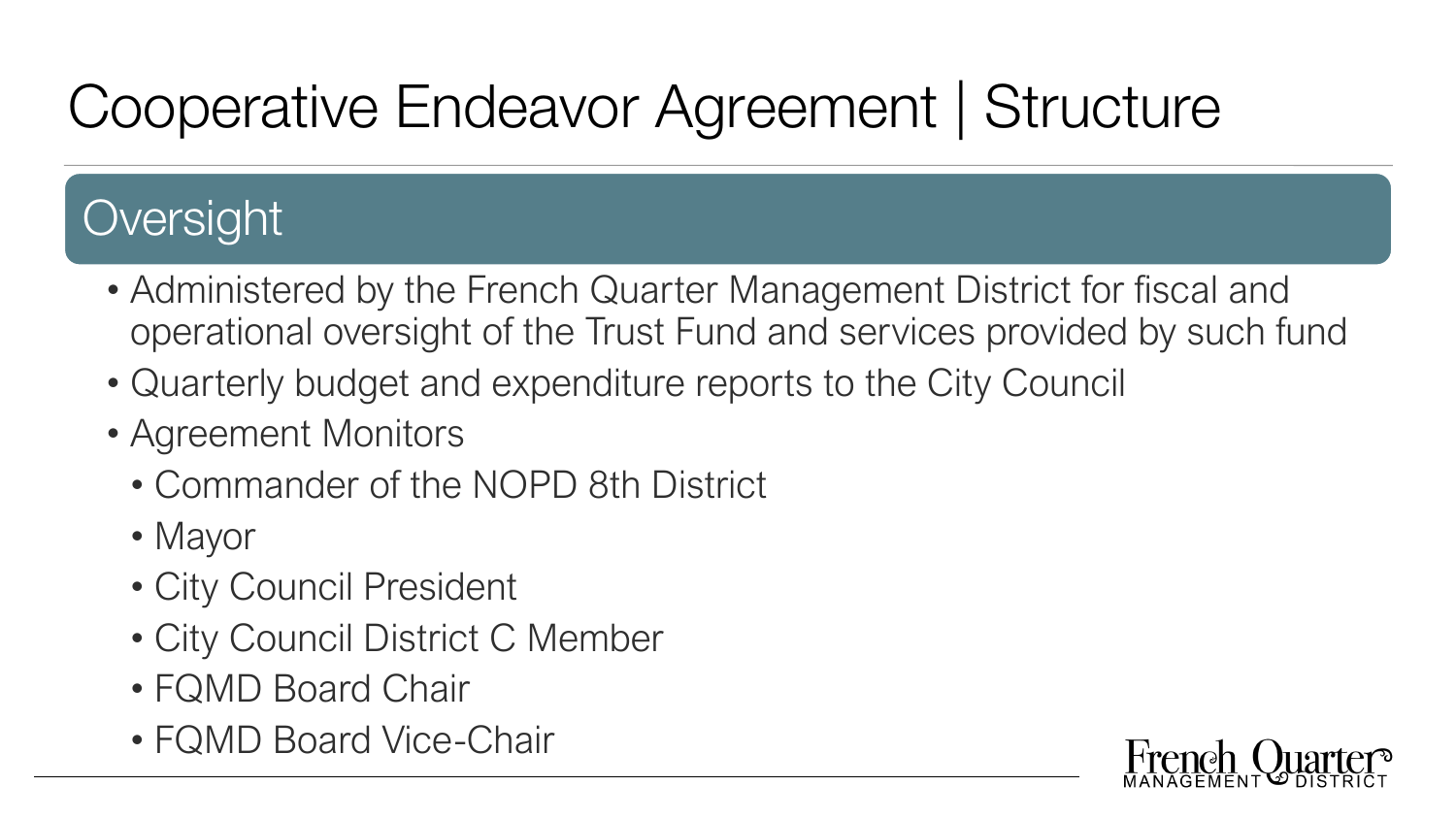# Cooperative Endeavor Agreement | Structure

# **Operations**

- Unified Command through the NOPD Eighth District
	- Fulltime NOPD supervisor manages and day to day operations of the Supplemental Police Patrol Program (SPPP) under the direction of the 8th District Commander
	- Patrol officers, on-duty overtime, under the direct command of the fulltime SPPP Supervisor
- FQMD works with the NOPD 8th District to draft Patrol Plan and Post Instructions through it's Security & Enforcement meetings.

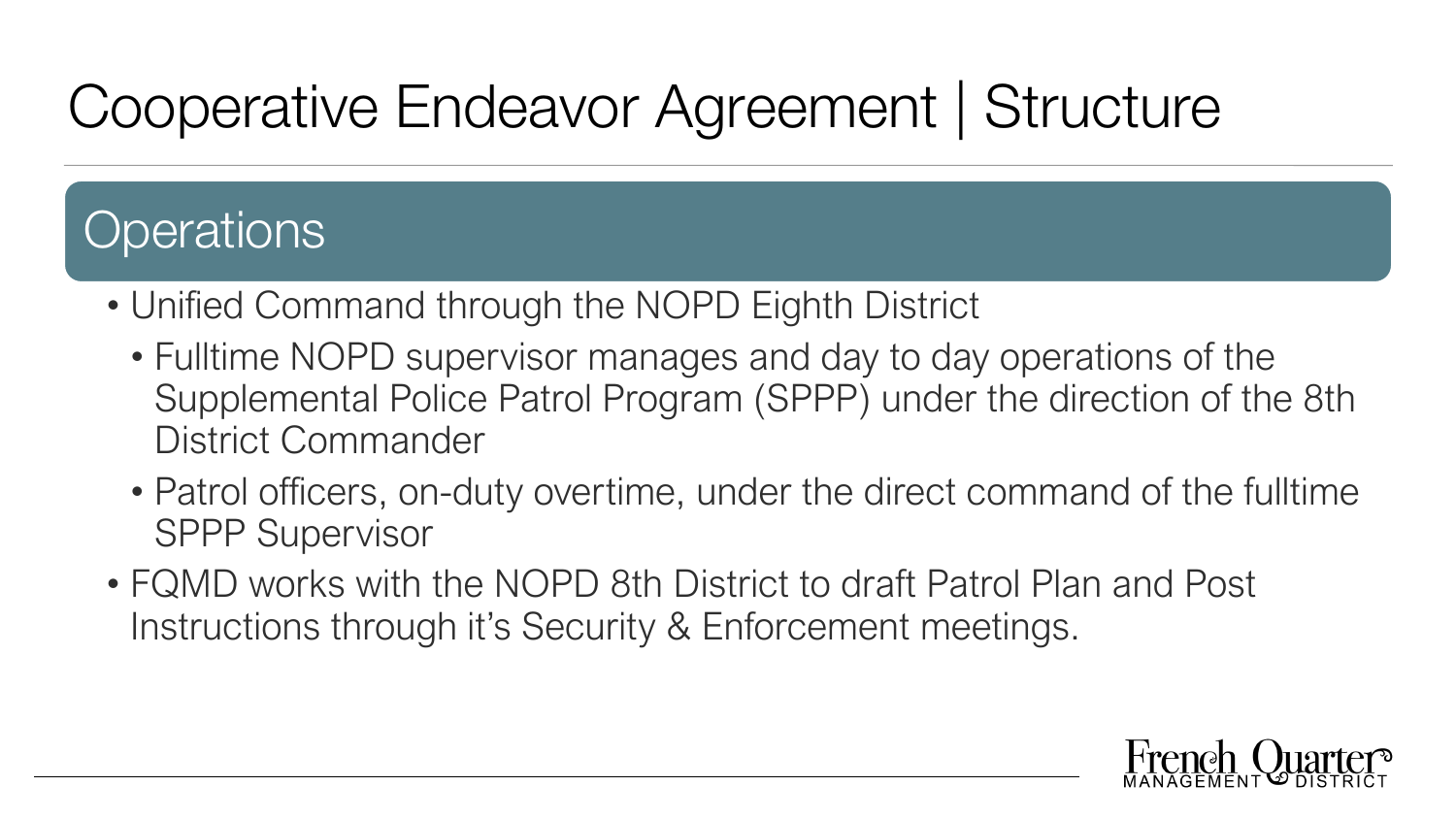# Cooperative Endeavor Agreement | Key Performance Indices

# Public Safety Accountability

- Monthly public meetings of FQMD Security & Enforcement Committee and Board of **Commissioners**
- Monthly meetings of Agreement Monitors
- Discuss performance of the services provided by the Trust Fund and City services within the District, and the public's perception of the effectiveness of the SPPP, and alternative approaches that should be considered in order to better achieve the Agreement's goals
- Set annual KPIs and evaluate monthly
	- Number of SPPP Patrol Officers trained in District specific Laws
	- App call response time
	- Miles patrolled
	- Number of Citizen Contacts
	- Number of Business Checks
	- Percentage of shifts filled

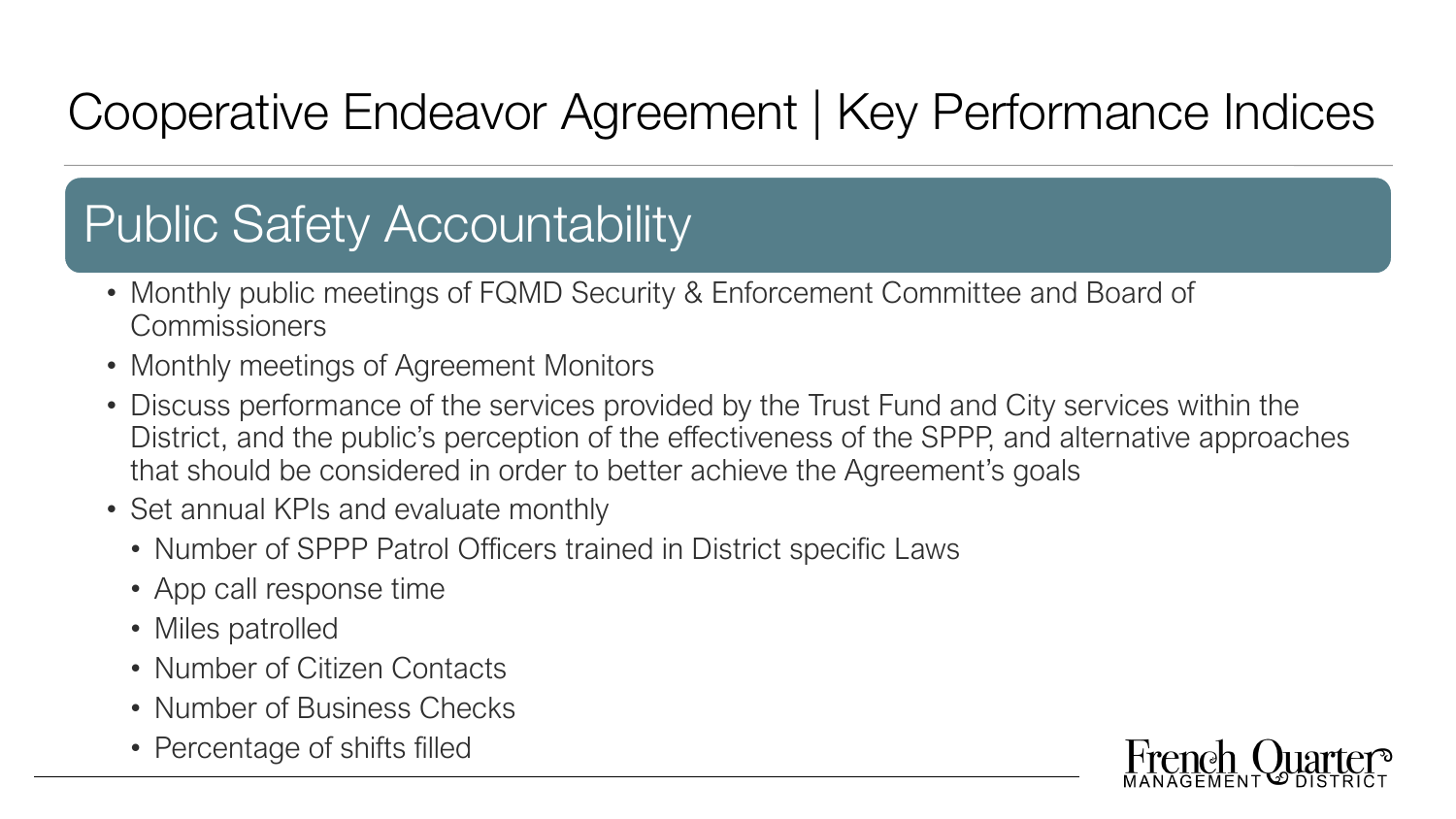# Cooperative Endeavor Agreement | Budget

# Fiscal Transparency

- Annual Budget authored by the City's Chief Administrative Officer in collaboration with the FQMD, its Finance and Development Committee, and its Security and Enforcement Committees
- FQMD will submit the Annual Budget to the full FQEDD for final approval.
- FQEDD shall have the authority to approve the budget as submitted, or with modifications, provided that any approved budget shall be consistent with the allocation requirements set forth in the Proposition. The final approval shall take place at a public meeting of the FQEDD.
- Administration shall provide the FQMD with direct on-line 24/7 real-time access to the Trust Fund, showing all deposits, details of all expenses/expenditures, and other reasonably expected information, including but not limited to, budget to actual reports, income and expense reports, and balance sheets.
- Administration shall present invoices, receipts, and detailed expenditure data to the FQMD on a Monthly basis for the preceding calendar Month, including a detailed report of actual receipts and expenditures of funds disbursed by the Trust Fund and the balance of such funds remaining in the Trust Fund.
- Quarterly budget and expenditure reports to the City Council

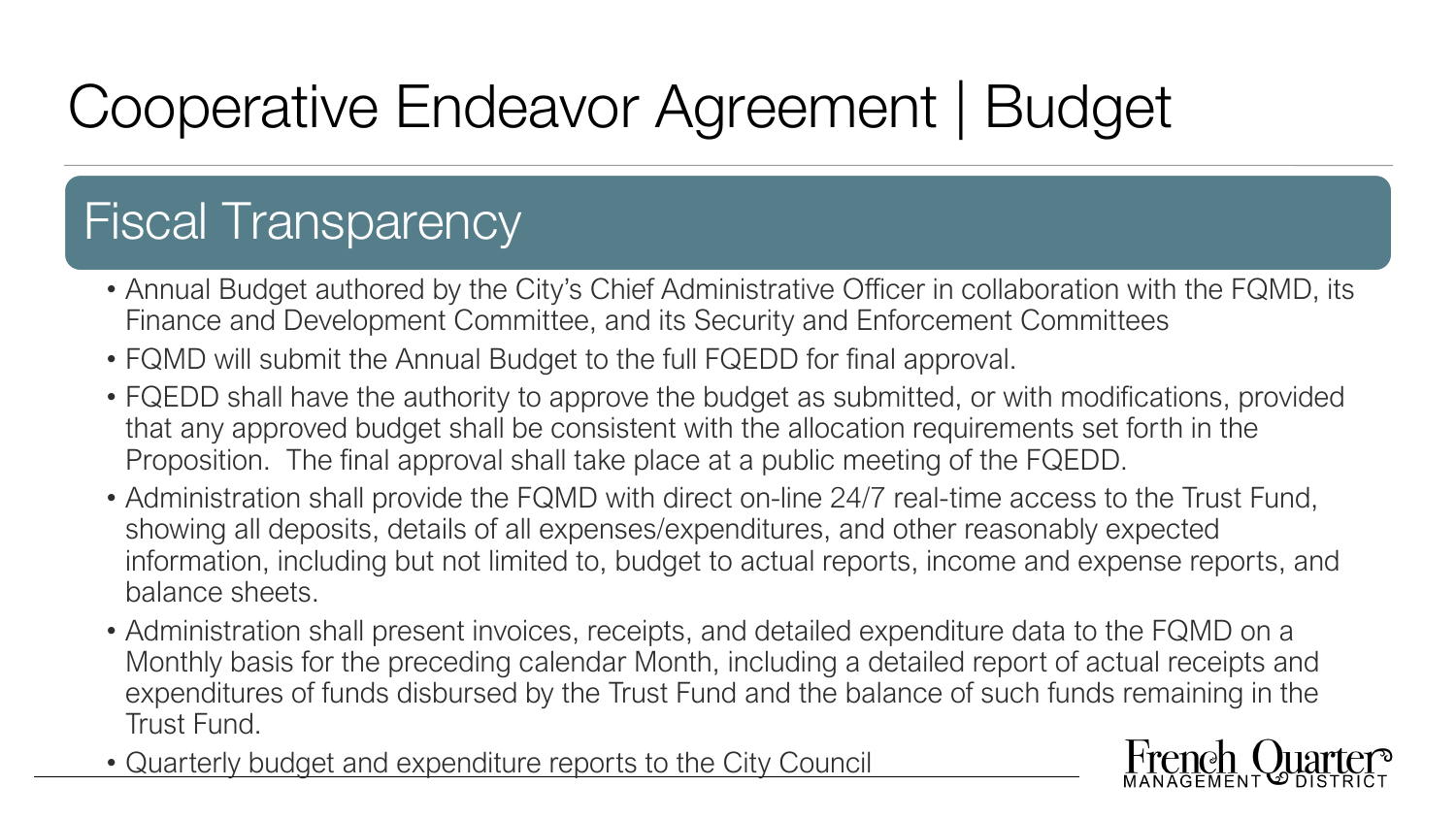# FY2022 Budget | French Quarter Economic Development District

# Supplemental Police Patrol Program

# **SPPP Operating Expenses**

# **SPPP Operating Expenses**

| <b>Supplemental Police Patrol Program</b>                        |               |                |
|------------------------------------------------------------------|---------------|----------------|
| <b>SPPP Personnel</b>                                            |               |                |
| Overtime for SPPP Officers (including 3% overnight differential) | $\mathcal{P}$ | ,869,984.55    |
| Full-time supervisor (NOPD Sgt. or above)                        | $\mathcal{L}$ | 93,500.00      |
| Subtotal \$                                                      |               | ,963,484.55    |
| <b>SPPP Operating Expenses</b>                                   |               |                |
| Polaris Ranger XP 1000                                           | $\mathcal{P}$ | 26,589.00      |
| 2 SPPP patrol vehicle                                            | $\mathcal{P}$ | 60,000.00      |
| <b>SPPP Application Licensing</b>                                | $\mathcal{P}$ | 50,000.00      |
| <b>iPads</b>                                                     | $\mathcal{P}$ | 1,200.00       |
| Mobile Internet Hotspots                                         | $\mathcal{P}$ | 1,200.00       |
| In-vehicle cameras                                               | $\mathcal{L}$ | 12,000.00      |
| Video storage for in-vehicle cameras                             | $\mathcal{L}$ | 1,200.00       |
| <b>Scooters</b>                                                  | $\mathcal{P}$ | 10,000.00      |
| Mobile Internet Data                                             | $\mathcal{P}$ | 3,840.00       |
| Vehicle Maintenance                                              | $\mathcal{P}$ | 16,000.00      |
| <b>General Office Supplies</b>                                   | $\mathcal{P}$ | 5,000.00       |
| Subtotal \$                                                      |               | 187,029.00     |
| <b>SPPP Operating Expenses</b>                                   |               |                |
| <b>FQMD Administrative Fee</b>                                   | $\mathcal{L}$ | 150,000.00     |
| Total FQEDD Fiscal Year 2022 \$                                  |               | 2,300,513.55   |
|                                                                  |               | French Quarter |